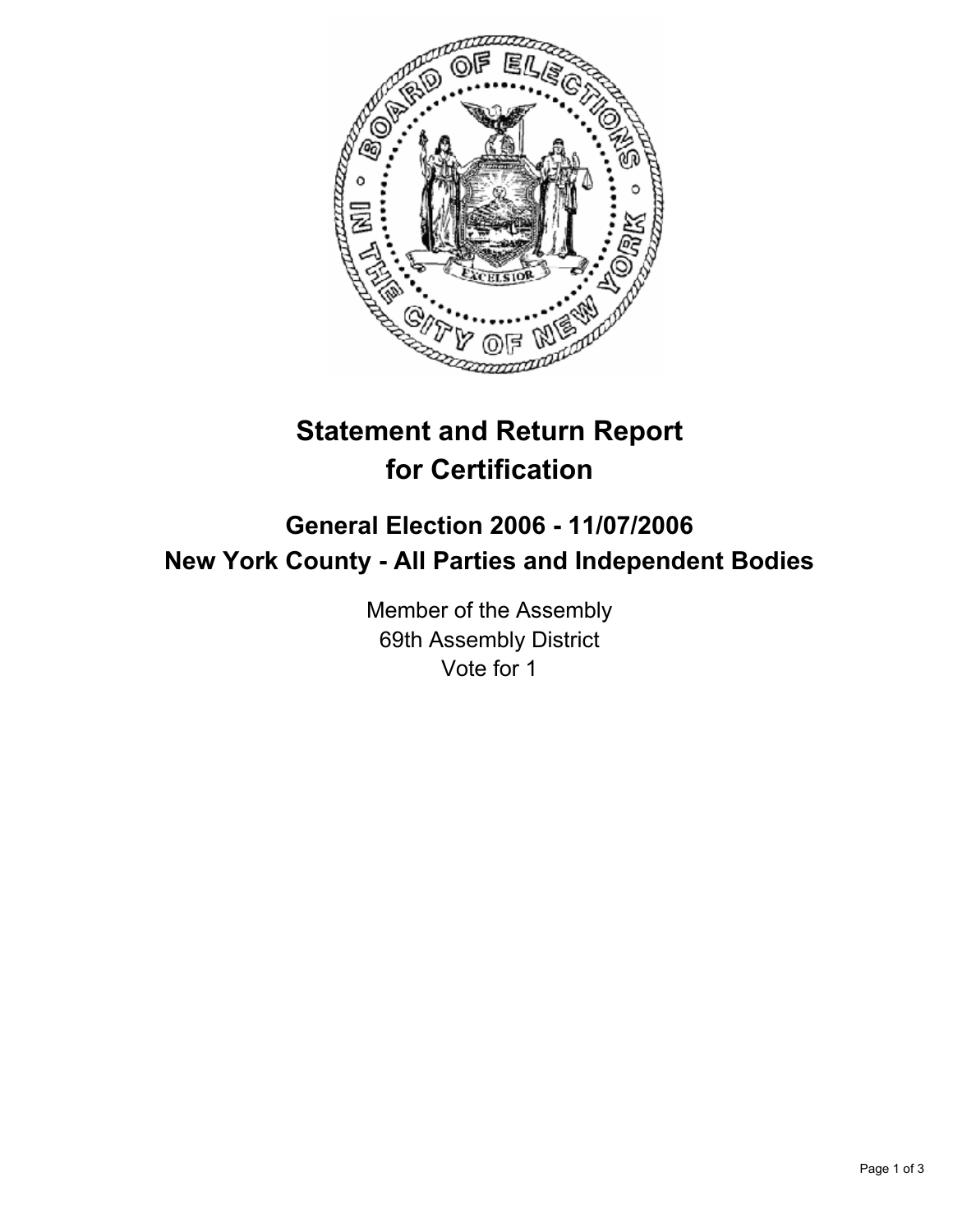

### **Assembly District 69**

| PUBLIC COUNTER                  | 34,950 |
|---------------------------------|--------|
| <b>EMERGENCY</b>                | 88     |
| ABSENTEE/MILITARY               | 931    |
| <b>AFFIDAVIT</b>                | 901    |
| <b>Total Ballots</b>            | 37,389 |
| DANIEL J O'DONNELL (DEMOCRATIC) | 27,890 |
| ALAN FLACKS (WRITE-IN)          |        |
| BRIAN KELLER (WRITE-IN)         |        |
| CYNTHIA DOTY (WRITE-IN)         |        |
| WOODY HENDERSON (WRITE-IN)      |        |
| <b>Total Votes</b>              | 27,894 |
| Unrecorded                      | 9.495  |